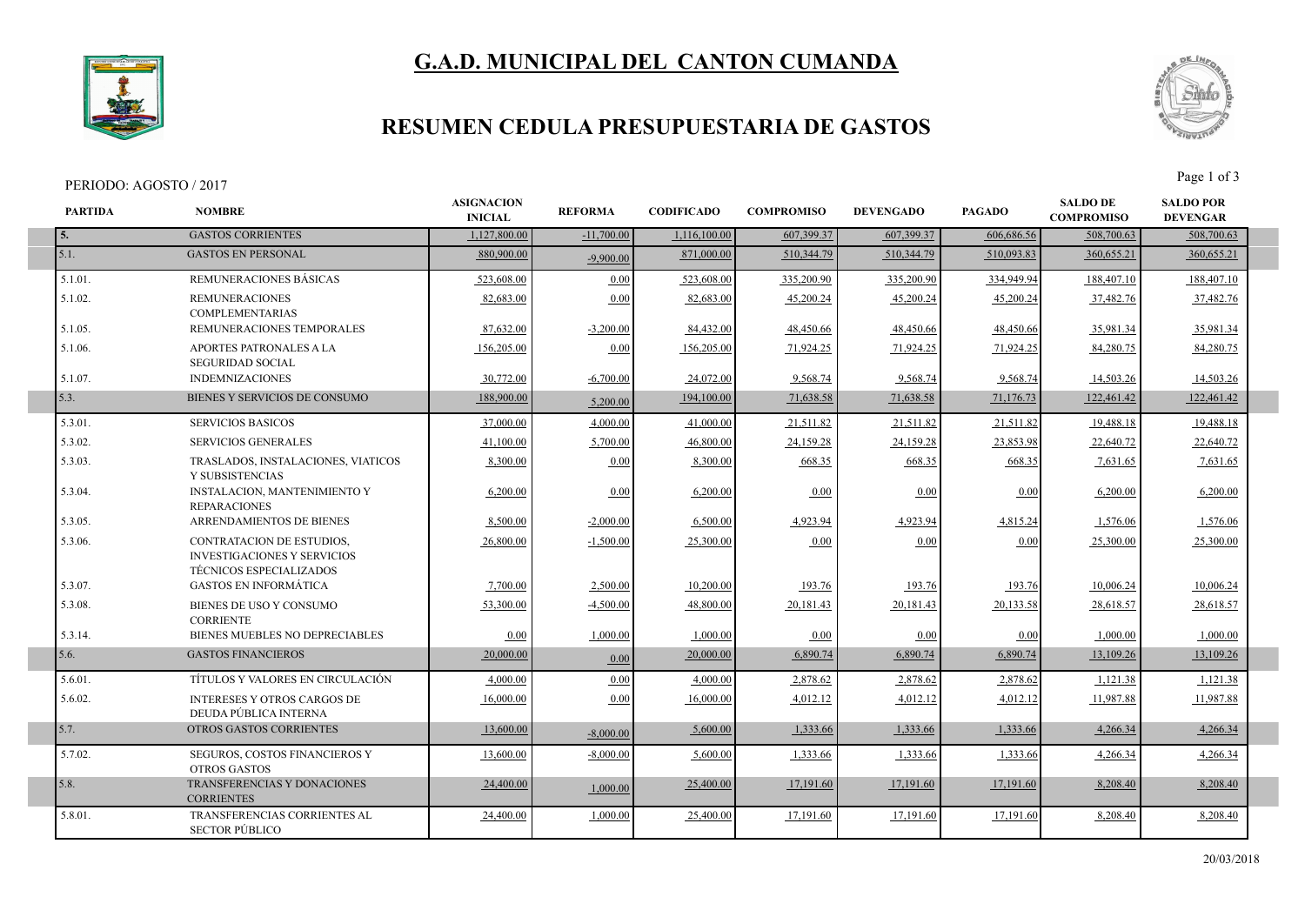# **G.A.D. MUNICIPAL DEL CANTON CUMANDA**



### **RESUMEN CEDULA PRESUPUESTARIA DE GASTOS**

#### PERIODO: AGOSTO / 2017<br>Page 2 of 3

I



| <b>PARTIDA</b> | <b>NOMBRE</b>                                                 | <b>ASIGNACION</b><br><b>INICIAL</b> | <b>REFORMA</b> | <b>CODIFICADO</b> | <b>COMPROMISO</b> | <b>DEVENGADO</b> | <b>PAGADO</b> | <b>SALDO DE</b><br><b>COMPROMISO</b> | <b>SALDO POR</b><br><b>DEVENGAR</b> |  |
|----------------|---------------------------------------------------------------|-------------------------------------|----------------|-------------------|-------------------|------------------|---------------|--------------------------------------|-------------------------------------|--|
| 7.             | <b>GASTOS DE INVERSIÓN</b>                                    | 3.398.099.93                        | 62,523.71      | 3.460.623.64      | 1.229.872.99      | 1.229.872.99     | 1,227,282.31  | 2,230,750.65                         | 2,230,750.65                        |  |
| 7.1.           | <b>GASTOS EN PERSONAL PARA INVERSIÓN</b>                      | 619.219.00                          | 600.00         | 619,819.00        | 360, 563, 85      | 360, 563, 85     | 360,557.24    | 259, 255, 15                         | 259,255.15                          |  |
| 7.1.01.        | REMUNERACIONES BÁSICAS                                        | 311,055.00                          | $-5,400.00$    | 305,655.00        | 217,056.62        | 217,056.62       | 217,050.01    | 88,598.38                            | 88,598.38                           |  |
| 7.1.02.        | <b>REMUNERACIONES</b><br><b>COMPLEMENTARIAS</b>               | 63,516.00                           | 0.00           | 63,516.00         | 36,240.00         | 36,240.00        | 36,240.00     | 27,276.00                            | 27,276.00                           |  |
| 7.1.05.        | REMUNERACIONES TEMPORALES                                     | 96,504.00                           | 7,000.00       | 103,504.00        | 55,128.05         | 55,128.05        | 55,128.05     | 48,375.95                            | 48,375.95                           |  |
| 7.1.06.        | APORTES PATRONALES A LA<br><b>SEGURIDAD SOCIAL</b>            | 116,507.00                          | 0.00           | 116,507.00        | 52,139.18         | 52,139.18        | 52,139.18     | 64, 367. 82                          | 64,367.82                           |  |
| 7.1.07.        | <b>INDEMNIZACIONES</b>                                        | 31,637.00                           | $-1,000.00$    | 30,637.00         | 0.00              | 0.00             | 0.00          | 30.637.00                            | 30.637.00                           |  |
| 7.3.           | BIENES Y SERVICIOS PARA INVERSIÓN                             | 848,018.04                          | 46.323.71      | 894, 341. 75      | 379,718.32        | 379,718.32       | 378,207.08    | 514,623.43                           | 514,623.43                          |  |
| 7.3.02.        | <b>SERVICIOS GENERALES</b>                                    | 58,000.00                           | 5.400.00       | 63,400.00         | 20,890.45         | 20,890.45        | 20.609.94     | 42,509.55                            | 42.509.55                           |  |
| 7.3.03.        | TRASLADOS, INSTALACIONES<br>VIÁTICOS Y SUBSISTENCIAS          | 4,600.00                            | $-900.00$      | 3,700.00          | 270.38            | 270.38           | 270.38        | 3,429.62                             | 3,429.62                            |  |
| 7.3.04.        | <b>INSTALACIONES, MANTENIMIENTOS Y</b><br><b>REPARACIONES</b> | 96,644.00                           | 3,300.00       | 99,944.00         | 31,914.03         | 31,914.03        | 31,649.36     | 68,029.97                            | 68,029.97                           |  |
| 7.3.05.        | ARRENDAMIENTO DE BIENES                                       | 27,000.00                           | 7.000.00       | 34,000.00         | 28,826.72         | 28,826.72        | 28,826.72     | 5,173.28                             | 5,173.28                            |  |
| 7.3.06.        | <b>CONTRATACIONES DE ESTUDIOS E</b><br><b>INVESTIGACIONES</b> | 47,000.00                           | $-31.450.00$   | 15,550.00         | 4,139.19          | 4,139.19         | 4,134.75      | 11,410.81                            | 11,410.81                           |  |
| 7.3.07.        | <b>GASTOS EN INFORMÁTICA</b>                                  | 2,500.00                            | 0.00           | 2,500.00          | 0.00              | 0.00             | 0.00          | 2,500.00                             | 2,500.00                            |  |
| 7.3.08.        | BIENES DE USO Y CONSUMO DE<br><b>INVERSIÓN</b>                | 603,274.04                          | 61,973.71      | 665,247.75        | 292,788.37        | 292,788.37       | 291,832.09    | 372,459.38                           | 372,459.38                          |  |
| 7.3.14.        | BIENES MUEBLES NO DEPRECIABLES                                | 9,000.00                            | 1.000.00       | 10,000.00         | 889.18            | 889.18           | 883.84        | 9,110.82                             | 9,110.82                            |  |
| 7.5.           | <b>OBRAS PÚBLICAS</b>                                         | 1,619,901.89                        | 5,000.00       | 1,624,901.89      | 364,418.92        | 364,418.92       | 364, 104.87   | 1,260,482.97                         | 1,260,482.97                        |  |
| 7.5.01.        | OBRAS DE INFRAESTRUCTURA                                      | 1,599,509.89                        | 5,000.00       | 1,604,509.89      | 363,980.54        | 363,980.54       | 363,666.49    | 1,240,529.35                         | 1,240,529.35                        |  |
| 7.5.04.        | OBRAS EN LÍNEAS, REDES E<br><b>INSTALACIONES ELÉCTRICAS</b>   | 10,392.00                           | 8.000.00       | 18,392.00         | 438.38            | 438.38           | 438.38        | 17,953.62                            | 17,953.62                           |  |
| 7.5.99.        | ASIGNACIONES A DISTRIBUIR                                     | 10,000.00                           | $-8,000.00$    | 2,000.00          | 0.00              | 0.00             | 0.00          | 2,000.00                             | 2,000.00                            |  |
| 7.7.           | OTROS GASTOS DE INVERSIÓN                                     | 13,000.00                           | 10,600.00      | 23,600.00         | 4,876.22          | 4,876.22         | 4,117.44      | 18,723.78                            | 18,723.78                           |  |
| 7.7.01.        | <b>IMPUESTOS TASAS Y CONTRIBUCIONES</b>                       | 0.00                                | 900.00         | 900.00            | 0.00              | 0.00             | 0.00          | 900.00                               | 900.00                              |  |
| 7.7.02.        | SEGUROS, COSTOS FINANCIEROS Y<br><b>OTROS GASTOS</b>          | 13,000.00                           | 9,700.00       | 22,700.00         | 4,876.22          | 4,876.22         | 4,117.44      | 17,823.78                            | 17,823.78                           |  |
| 7.8.           | TRANSFERENCIAS Y DONACIONES PARA<br><b>INVERSIÓN</b>          | 297,961.00                          | 0.00           | 297,961.00        | 120,295.68        | 120,295.68       | 120,295.68    | 177,665.32                           | 177,665.32                          |  |
|                |                                                               |                                     |                |                   |                   |                  |               |                                      |                                     |  |